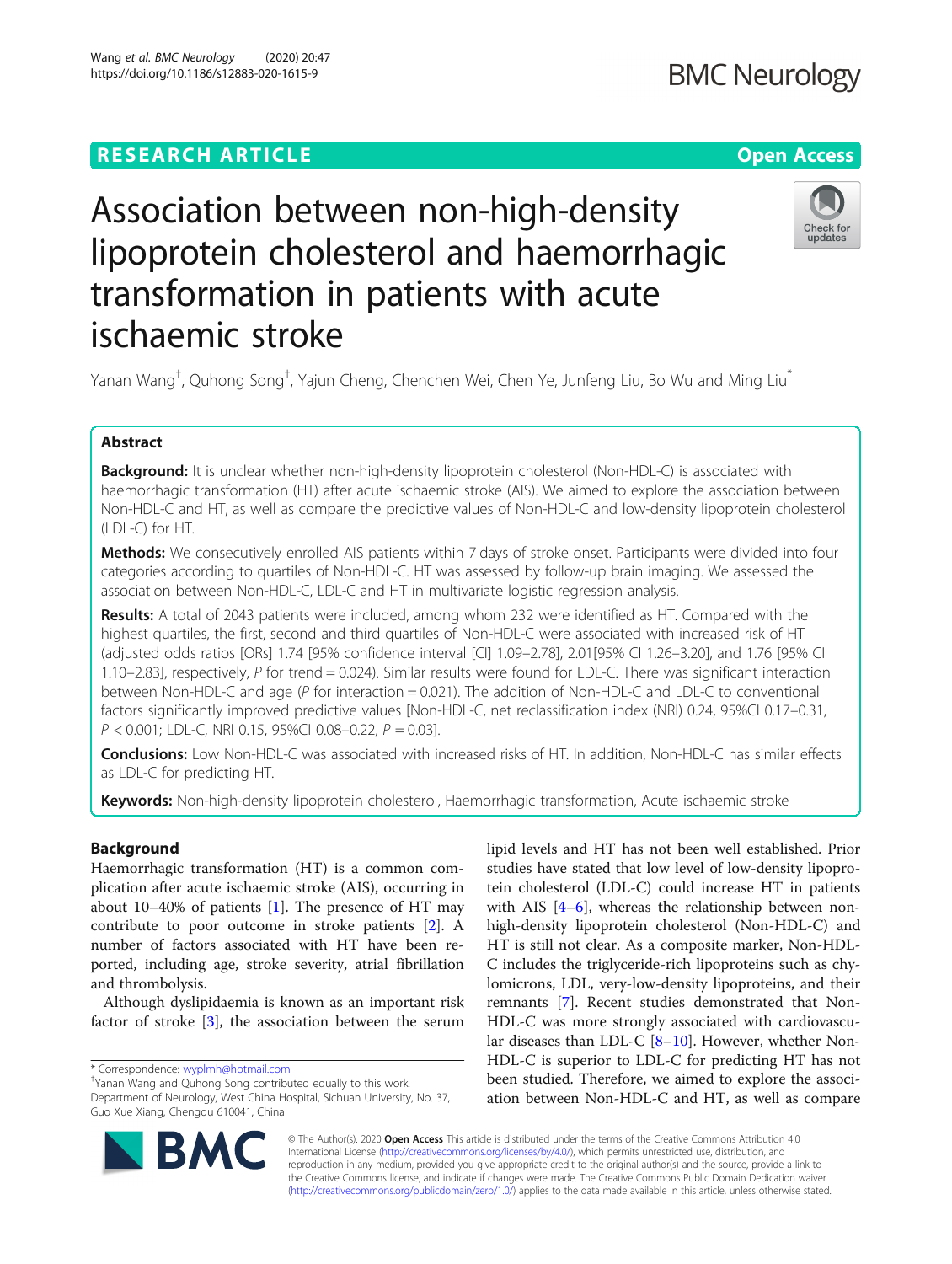<span id="page-1-0"></span>the predictive values of Non-HDL-C and LDL-C for HT in patients with AIS.

### Methods

# Study population

We consecutively enrolled ischaemic stroke patients within 7 days of stroke onset between January 2016 and September 2018 based on the Chengdu Stroke Registry Database, which has been described in details [\[11\]](#page-7-0). All patients were clinically diagnosed as ischaemic stroke based on the World Health Organization criteria, [[12](#page-7-0)] and finally confirmed by computed tomography (CT) or magnetic resonance imaging (MRI) scan. Patients were not eligible if they: (1) were diagnosed with HT based on the initial head CT on admission, or (2) did not undergo later CT or MRI scan; or (3) lacked lipid profile test within 24 h after admission.

#### Data collection

Baseline information including patients' demographics, stroke severity on admission, medical history, current smoking, alcohol consumption, systolic blood pressure (SBP), diastolic blood pressure (DBP), blood glucose, lipid parameters, the Trial of ORG 10172 in Acute Stroke Treatment (TOAST) classification, thrombolysis and thrombectomy were collected. Medical history contained hypertension, diabetes mellitus, hyperlipidaemia and atrial fibrillation. Stroke severity on admission was evaluated using the National Institutes of Health Stroke Scale (NIHSS) [\[13\]](#page-7-0).

#### Lipid parameters

Blood samples were collected within 24 h after hospital admission, and serum lipid parameters, including total cholesterol (TC), triglycerides (TG), HDL-C and LDL-C, were tested in the Department of Laboratory Medicine, West

China Hospital. Non-HDL-C levels were determined by subtracting serum HDL-C levels from total cholesterol [\[14\]](#page-7-0).

#### Assessment of HT

HT was defined as haemorrhage within the infarcted area or parenchyma hemorrhage outside the infarct zone that was present on a second CT or MRI (usually within  $7 \pm 2$  days after admission), but not on head CT or MRI on admission, based on the European Cooperative Acute Stroke Study II criteria [[15\]](#page-7-0). Additionally, HT was classified into symptomatic or no symptomatic HT group based on whether patients experienced any neurological deterioration [\[16\]](#page-8-0). HT was identified separately by two researchers (YW and QS), and a third researcher (CW) was consulted when a disagreement occurred.

#### Statistical analysis

Participants were divided into four categories according to quartiles of Non-HDL-C. Continuous variables are described as means with the standard deviations or median with interquartile ranges, and categorical variables are presented as frequencies with percentages. Differences in continuous data were assessed using Student's t test, ANOVA test, the Mann–Whitney U test or the Kruskal–Wallis test and differences in categorical data were assessed using the chi-squared test or Fisher's exact test. Univariate analysis was carried out to identify possible risk factors for HT. We further performed multivariate logistic regression analysis to assess the association between Non-HDL-C or LDL-C and HT. The odds ratio (OR) and 95% confidence interval (CI) was calculated. We created two models. Model 1 adjusted for age and sex. Model 2 adjusted for other potential confounding variables besides age and sex on model 1. Multivariable spline regression model was used to test nonlinear relationship between LDL-C, Non-HDL-C and

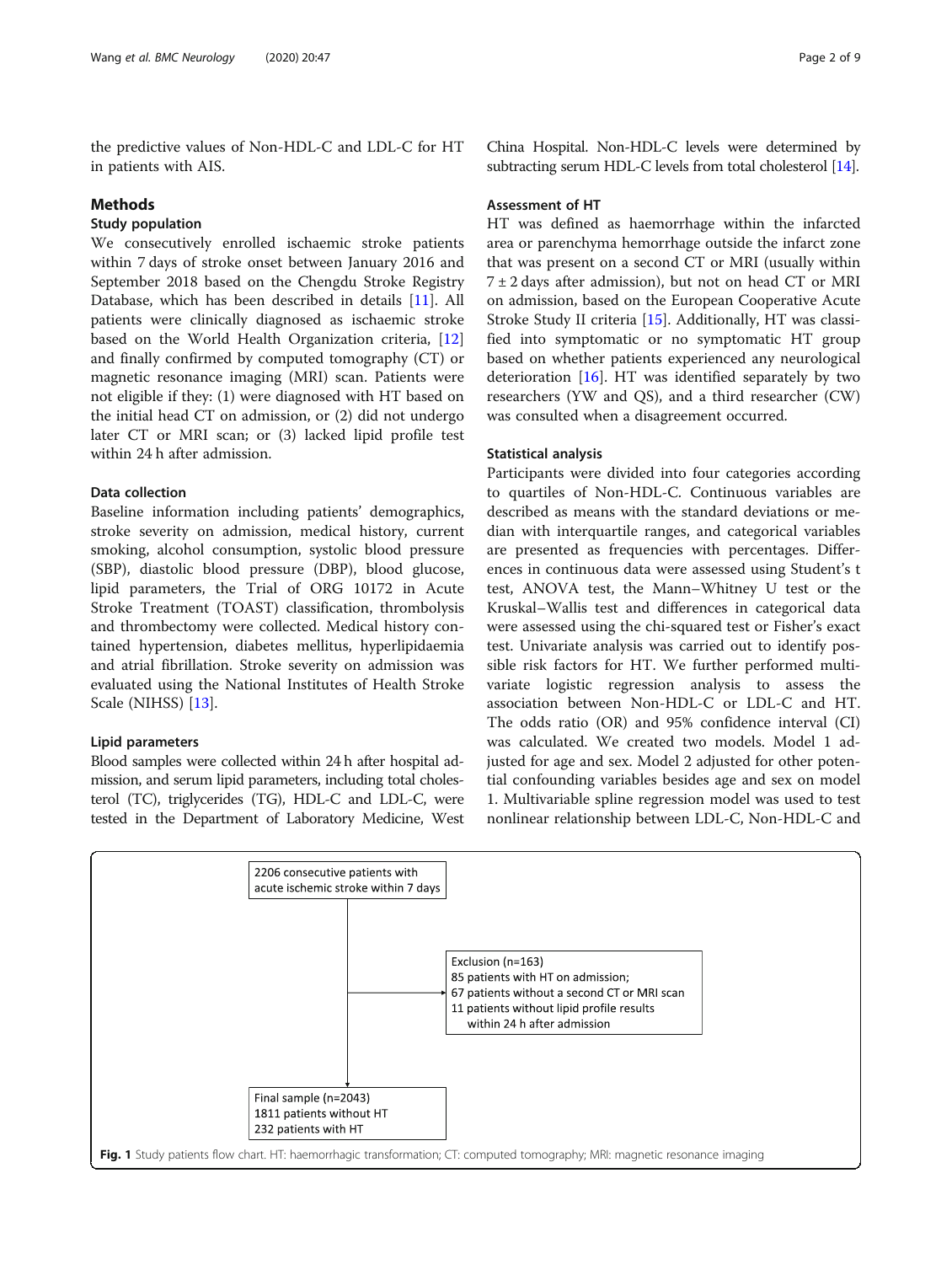<span id="page-2-0"></span>HT. In addition, C statistics and net reclassification index [\[17\]](#page-8-0) were calculated to evaluate the predictive value of adding Non-HDL-C or LDL-C to conventional risk factors model. In addition, we performed stratified analyses to explore potential indicators that may modify the relationship between Non-HDL-C and HT. The significance of interaction was tested by the likelihood ratio test. All statistical analyses were performed using SPSS 22.0 (IBM, Chicago, IL, USA), R [\(http://www.R-project.](http://www.r-project.org) [org](http://www.r-project.org), The R Foundation) and EmpowerStats ([http://www.](http://www.empowerstats.com) [empowerstats.com,](http://www.empowerstats.com) X&Y Solutions, Inc., Boston, MA, USA). Two-sided values of  $P < 0.05$  were considered statistically significant.

#### Results

# Baseline characteristics

In all, 2206 consecutive patients with ischaemic stroke within 7 days were admitted to our hospital during the study period and 2043 patients were included in this study (Fig. [1](#page-1-0)). Of these 2043 patients, the mean age was  $65 \pm 14$  years, and 63.1% were males.

Demographic and clinical characteristics of participants based on Non-HDL-C quartiles are summarised in Table 1. Non-HDL-C levels ranged from 0.59 to 10.03 mmol/L (mean value, 3.14 mmol/L). Patients were divided into four categories based on Non-HDL-C quartiles: Q1, < 2.35 mmol/L; Q2, 2.35–3.06 mmol/L; Q3,

Table 1 Baseline characteristics of participants according to Non-HDL-C quartiles

| Characteristics                     | Quartiles of Non-HDL, mmol/l |                 |                 |                 |                        |
|-------------------------------------|------------------------------|-----------------|-----------------|-----------------|------------------------|
|                                     | Q1: < 2.35                   | Q2: 2.35-3.06   | Q3: 3.07-3.83   | Q4: > 3.83      |                        |
|                                     | $n = 514$                    | $n = 510$       | $n = 511$       | $n = 508$       |                        |
| Age, (Mean $\pm$ SD), years         | $66 \pm 15$                  | $65 \pm 14$     | $65 \pm 14$     | $63 \pm 14$     | $< 0.001^{\rm a}$      |
| Male, n (%)                         | 327 (63.6%)                  | 341 (66.9%)     | 321 (62.8%)     | 301 (59.3%)     | 0.093 <sup>b</sup>     |
| Medical history                     |                              |                 |                 |                 |                        |
| Hypertension, n (%)                 | 269 (52.3%)                  | 265 (52.0%)     | 297 (58.1%)     | 301 (59.3%)     | 0.030 <sup>b</sup>     |
| Diabetes mellitus, n (%)            | 129 (25.1%)                  | 109 (21.4%)     | 91 (17.8%)      | 138 (27.2%)     | 0.002 <sup>b</sup>     |
| Hyperlipidaemia, n (%)              | 14 (2.7%)                    | 19 (3.7%)       | 17 (3.3%)       | 25 (4.9%)       | 0.293 <sup>b</sup>     |
| Atrial fibrillation, n (%)          | 97 (18.9%)                   | 62 (12.2%)      | 44 (8.6%)       | 32 (6.3%)       | $< 0.001$ b            |
| Smoking, n (%)                      | 213 (41.4%)                  | 220 (43.1%)     | 223 (43.6%)     | 208 (40.9%)     | $0.787h{~}$            |
| Alcohol consumption, n (%)          | 142 (27.6%)                  | 141 (27.6%)     | 142 (27.8%)     | 135 (26.6%)     | $0.971$ b              |
| <b>TOAST</b> classification         |                              |                 |                 |                 |                        |
| Large-artery atherosclerosis, n (%) | 151 (29.4%)                  | 156 (30.6%)     | 179 (35.0%)     | 185 (36.4%)     | < 0.001 <sup>b</sup>   |
| Small-artery occlusion, n (%)       | 84 (16.3%)                   | 112 (22.0%)     | 132 (25.8%)     | 156 (30.7%)     |                        |
| Cardioembolic, n (%)                | 150 (29.2%)                  | 130 (25.5%)     | 97 (19.0%)      | 57 (11.2%)      |                        |
| Undetermined aetiology, n (%)       | 108 (21.0%)                  | 93 (18.2%)      | 87 (17.0%)      | 98 (19.3%)      |                        |
| Other aetiology, n (%)              | 21 (4.1%)                    | 19 (3.7%)       | 16 (3.1%)       | 12 (2.4%)       |                        |
| NIHSS on admission, median (IQR)    | $6(2-13)$                    | $6(2-11)$       | $5(2-11)$       | $5(2-10)$       | $0.002$ <sup>c</sup>   |
| SBP, (Mean $\pm$ SD), mmHg          | $141 \pm 22$                 | $144 \pm 23$    | $147 \pm 24$    | $151 \pm 23$    | < 0.001 <sup>a</sup>   |
| DBP, (Mean $\pm$ SD), mmHg          | $82 \pm 14$                  | $85 \pm 14$     | $87 \pm 15$     | $88 \pm 15$     | $< 0.001$ <sup>a</sup> |
| Glucose, (Mean ± SD), mmol/L        | $7.61 \pm 2.92$              | $7.67 \pm 3.06$ | $7.62 \pm 2.96$ | $8.98 \pm 4.44$ | < 0.001 <sup>a</sup>   |
| Thrombolysis, n (%)                 | 31 (6.0%)                    | 22 (4.3%)       | 21 (4.1%)       | 33 (6.5%)       | 0.216 <sup>b</sup>     |
| Thrombectomy, n (%)                 | 33 (6.4%)                    | 24 (4.3%)       | 22 (4.3%)       | 23 (4.5%)       | 0.386 <sup>b</sup>     |
| Lipid profile                       |                              |                 |                 |                 |                        |
| TG, (Mean ± SD), mmol/L             | $1.11 \pm 0.72$              | $1.36 \pm 0.84$ | $1.74 \pm 1.03$ | $2.53 \pm 1.88$ | < 0.001 <sup>a</sup>   |
| TC, (Mean ± SD), mmol/L             | $3.14 \pm 0.55$              | $3.97 \pm 0.41$ | $4.63 \pm 0.41$ | $5.81 \pm 0.84$ | < 0.001 <sup>a</sup>   |
| HDL-C, (Mean ± SD), mmol/L          | $1.29 \pm 0.41$              | $1.25 \pm 0.36$ | $1.23 \pm 0.36$ | $1.19 \pm 0.35$ | $0.001$ <sup>a</sup>   |
| LDL-C, (Mean ± SD), mmol/L          | $1.58 \pm 0.40$              | $2.33 \pm 0.30$ | $2.87 \pm 0.36$ | $3.79 \pm 0.77$ | < 0.001 <sup>a</sup>   |
| Non-HDL, (Mean ± SD), mmol/L        | $1.86 \pm 0.36$              | $2.72 \pm 0.20$ | $3.40 \pm 0.22$ | $4.62 \pm 0.78$ | < 0.001 <sup>a</sup>   |

Abbreviations: TOAST The Trial of ORG 10172 in Acute Stroke Treatment, NHISS National Institutes of Health Stroke Scale, SBP Systolic blood pressure, DBP Diastolic blood pressure, TG Triglyceride, TC Total cholesterol, LDL-C Low-density lipoprotein cholesterol, HDL-C High-density lipoprotein cholesterol, Non-HDL-C Non-highdensity lipoprotein cholesterol

a ANOVA test b Chi-squared test

c Kruskal–Wallis test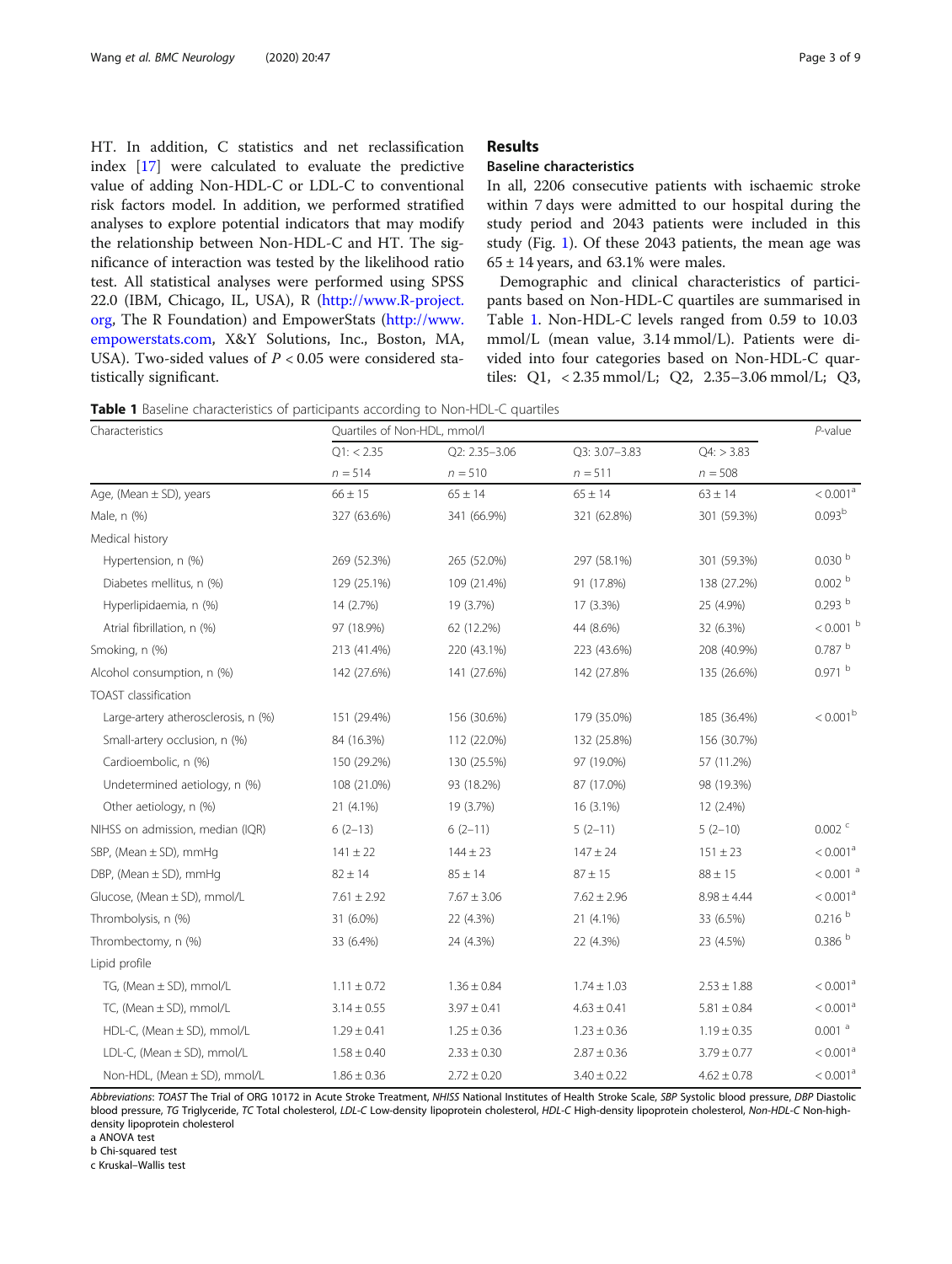$3.07 - 3.83$  mmol/L and  $Q4$ ,  $> 3.83$  mmol/L. As shown in Table [1](#page-2-0), patients in the lowest quartile were more likely to be older, have a higher proportion of atrial fibrillation, have higher NIHSS scores and HDL-C compared with those in the highest quartile of Non-HDL-C. In addition, patients in the highest quartile were more likely to have a higher proportion of hypertension, diabetes mellitus, have higher SBP, DBP, glucose, TG, TC and LDL-C compared with those in the lowest quartile of Non-HDL-C.

Of the 2043 patients, 232 (11.4%) were identified as HT, of whom 34 (1.7%) were symptomatic HT. Incidence of HT was 14.0% in quartile 1, 11.5% in quartile 2, 12.3% in quartile 3, and 7.1% in quartile 4 for LDL-C  $(P = 0.003)$ , and was 14.8% in quartile 1, 13.1% in

quartile 2, 11.2% in quartile 3, and 6.3% in quartile 4 for Non-HDL-C (P < 0.001).

### Association of Non-HDL-C and LDL-C with HT, symptomatic HT

In the univariate analysis, age ( $P < 0.001$ ), males ( $P <$ 0.001), atrial fibrillation ( $P < 0.001$ ), smoking ( $P = 0.033$ ), alcohol consumption  $(P = 0.049)$ , TOAST classification  $(P < 0.001)$ , NIHSS scores on admission  $(P < 0.001)$ , SBP  $(P < 0.001)$ , DBP  $(P = 0.048)$ , thrombolysis  $(P < 0.001)$ , thrombectomy ( $P < 0.001$ ), TG ( $P < 0.001$ ), TC ( $P =$ 0.003), HDL-C ( $P = 0.005$ ), LDL-C ( $P < 0.001$ ) and Non-HDL-C ( $P < 0.001$ ) were significantly associated with HT (Table 2). In addition, only age ( $P = 0.017$ ), atrial fibrillation ( $P < 0.001$ ), NIHSS scores on admission ( $P < 0.001$ ),

Table 2 Univariate analysis to identify risk factors associated with haemorrhagic transformation in patients with acute ischaemic stroke

| Characteristic                      | Total patients ( $n = 2043$ ) | With HT $(n = 232)$ | Without HT ( $n = 1811$ ) | $P$ -value           |
|-------------------------------------|-------------------------------|---------------------|---------------------------|----------------------|
| Age (Mean $\pm$ SD), years          | $65 \pm 14$                   | $68 \pm 14$         | $64 \pm 14$               | < 0.001 <sup>a</sup> |
| Males, n (%)                        | 1290 (63.1%)                  | 113 (48.7%)         | 1177 (65.0%)              | < 0.001 <sup>b</sup> |
| Medical history, n (%)              |                               |                     |                           |                      |
| Hypertension, n (%)                 | 1132 (55.4%)                  | 115 (49.5%)         | 1017 (56.2%)              | $0.864^{b}$          |
| Diabetes mellitus, n (%)            | 467 (22.9%)                   | 52 (22.4%)          | 415 (22.9%)               | 0.528 <sup>b</sup>   |
| Hyperlipidaemia, n (%)              | 75 (3.7%)                     | $7(3.0\%)$          | 68 (3.8%)                 | 0.574 <sup>b</sup>   |
| Atrial fibrillation, n (%)          | 235 (11.5%)                   | 69 (29.7%)          | 166 (9.2%)                | $< 0.001^{\rm b}$    |
| Smoking, n (%)                      | 864 (42.3%)                   | 83 (35.8%)          | 781 (43.1%)               | 0.033 <sup>b</sup>   |
| Alcohol consumption, n (%)          | 560 (27.4%)                   | 51 (22.0%)          | 509 (28.1%)               | 0.049 <sup>b</sup>   |
| TOAST classification                |                               |                     |                           |                      |
| Large-artery atherosclerosis, n (%) | 671 (32.8%)                   | 73 (31.5%)          | 598 (33.0%)               | $< 0.001^{\rm b}$    |
| Small-artery occlusion, n (%)       | 484 (23.7%)                   | 4(1.7%)             | 480 (26.5%)               |                      |
| Cardioembolic, n (%)                | 434 (21.2%)                   | 111 (47.8%)         | 323 (17.8%)               |                      |
| Undetermined aetiology, n (%)       | 386 (18.9%)                   | 40 (16.1%)          | 346 (19.3%)               |                      |
| Other aetiology, n (%)              | 68 (3.3%)                     | 4 (1.7%)            | 64 (3.5%)                 |                      |
| NIHSS on admission, median (IQR)    | $5(2-10)$                     | $11(6-18)$          | $5(2-10)$                 | $< 0.001^{\circ}$    |
| SBP, (Mean $\pm$ SD), mmHq          | $146 \pm 23$                  | $140 \pm 23$        | $146 \pm 23$              | < 0.001 <sup>a</sup> |
| DBP, (Mean $\pm$ SD), mmHg          | $85 \pm 15$                   | $84 \pm 16$         | $86 \pm 15$               | $0.048^{\circ}$      |
| Glucose, (Mean ± SD), mmol/L        | $7.97 \pm 3.45$               | $8.16 \pm 2.52$     | $7.94 \pm 3.55$           | $0.233^a$            |
| Thrombolysis, n (%)                 | 107 (5.2%)                    | 27 (11.6%)          | 80 (4.4%)                 | < 0.001 <sup>b</sup> |
| Thrombectomy, n (%)                 | 102 (5.0%)                    | 24 (10.3%)          | 78 (4.3%)                 | $< 0.001^{\rm b}$    |
| Lipid profile                       |                               |                     |                           |                      |
| TG, (Mean $\pm$ SD), mmol/L         | $1.68 \pm 1.32$               | $1.37 \pm 1.01$     | $1.72 \pm 1.35$           | < 0.001 <sup>a</sup> |
| TC, (Mean $\pm$ SD), mmol/L         | $4.38 \pm 1.13$               | $4.18 \pm 1.11$     | $4.41 \pm 1.14$           | 0.003 <sup>a</sup>   |
| HDL-C, (Mean $\pm$ SD), mmol/L      | $1.24 \pm 0.37$               | $1.32 \pm 0.44$     | $1.23 \pm 0.36$           | $0.005^{\text{a}}$   |
| LDL-C, (Mean ± SD), mmol/L          | $2.64 \pm 0.95$               | $2.44 \pm 0.86$     | $2.66 \pm 0.95$           | < 0.001 <sup>a</sup> |
| Non-HDL-C, (Mean ± SD), mmol/L      | $3.14 \pm 1.11$               | $2.86 \pm 1.05$     | $3.18 \pm 1.11$           | < 0.001 <sup>a</sup> |

Abbreviations; NHISS National Institutes of Health Stroke Scale, SBP Systolic blood pressure, DBP Diastolic blood pressure, TG Triglyceride, TC Total cholesterol, LDL-C Low-density lipoprotein cholesterol, HDL-C High-density lipoprotein cholesterol. Non-HDL-C Non-high-density lipoprotein cholesterol

a Student'<sup>s</sup> t test b Chi-squared test

c Mann-Whitney Test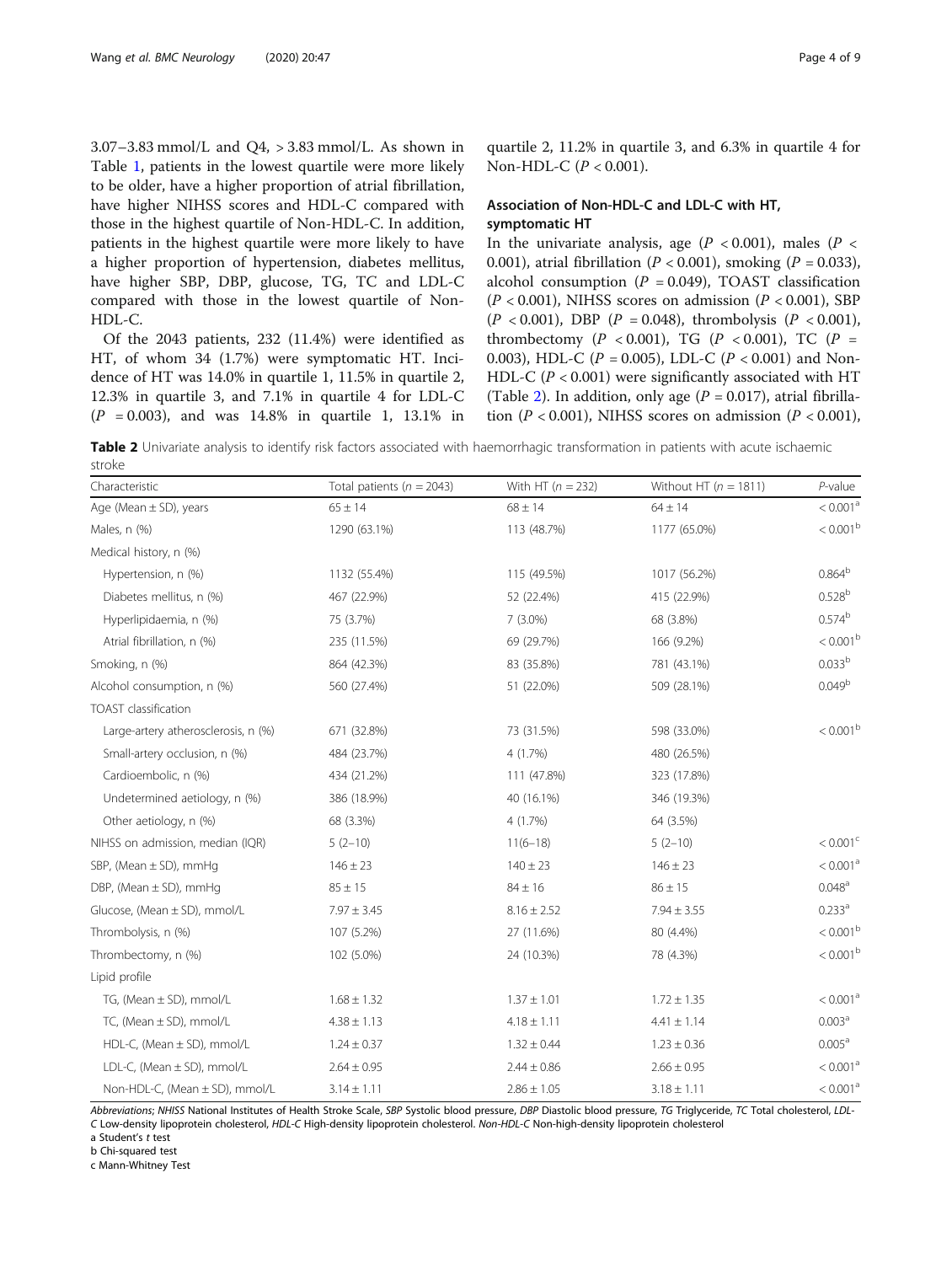<span id="page-4-0"></span>TC ( $P = 0.047$ ) and Non-HDL-C ( $P = 0.028$ ) were significantly related to symptomatic HT (Additional file [1](#page-7-0): Table S1).

Table 3 shows the association between quartiles of Non-HDL-C or LDL-C and HT. After adjusting for age and sex in model 1, patients in the lower Non-HDL-C quartiles were associated with increased risks of HT (P for trend < 0.001). Compared with the highest quartiles, the first, second and third quartiles of Non-HDL-C were associated with increased risk of HT (adjusted ORs 1.74 [95% CI 1.09–2.78], 2.01[95% CI 1.26–3.20], and 1.76 [95% CI 1.10– 2.83], respectively) after adjusting for age, sex, NIHSS scores on admission, atrial fibrillation, smoking, alcohol consumption, SBP, thrombolysis, thrombectomy and TOAST classification in model 2. However, the only significant association was found between the third quartiles of Non-HDL-C and symptomatic HT (adjusted ORs 3.82 [95% CI 1.05–13.85]) after adjusting for age and NIHSS scores on admission (Additional file [2](#page-7-0): Table S2).

After adjusting age and sex in model 1, patients in the lower LDL-C quartiles were associated with increased risks of HT (P for trend < 0.001). Compared with the highest quartiles, the first and third quartiles of LDL-C were associated with increased risks of HT (adjusted ORs 1.57 [95%CI 1.00–2.47] and 1.82 [95%CI 1.16–

Table 3 Association of quartiles of Non-HDL-C, LDL-C and haemorrhagic transformation

| Variables                                              | Crude     |               |         | Model 1 |               |               | Model 2   |               |            |
|--------------------------------------------------------|-----------|---------------|---------|---------|---------------|---------------|-----------|---------------|------------|
|                                                        | <b>OR</b> | 95% CI        | P-value | OR      | 95% CI        | P-value       | <b>OR</b> | 95% CI        | $P$ -value |
| Non-HDL-C                                              |           |               |         |         |               |               |           |               |            |
| $Q1: < 2.35$ mmol/L                                    | 2.58      | $1.67 - 3.98$ | < 0.001 | 2.60    | 1.68-4.03     | < 0.001       | 1.74      | $1.09 - 2.78$ | 0.019      |
| Q2: 2.35-3.06 mmol/L                                   | 2.25      | $1.45 - 3.50$ | < 0.001 | 2.34    | $1.50 - 3.66$ | < 0.001       | 2.01      | $1.26 - 3.20$ | 0.003      |
| Q3: 3.07-3.83 mmol/L                                   | 1.87      | $1.19 - 2.93$ | 0.007   | 1.88    | $1.19 - 2.97$ | < 0.001       | 1.76      | $1.10 - 2.83$ | 0.019      |
| $Q4:$ > 3.83 mmol/L                                    | 1.00      |               |         | 1.00    |               |               | 1.00      |               |            |
| Age (years)                                            |           |               |         | 1.01    | $1.00 - 1.02$ | 0.006         | 1.01      | $1.00 - 1.02$ | 0.136      |
| Sex (female/male)                                      |           |               |         | 0.53    | $0.40 - 0.70$ | < 0.001       | 0.52      | $0.35 - 0.78$ | 0.002      |
| <b>NIHSS</b>                                           |           |               |         |         |               |               | 1.08      | $1.06 - 1.10$ | < 0.001    |
| Atrial fibrillation                                    |           |               |         |         |               |               | 1.68      | $1.13 - 2.50$ | 0.011      |
| Smoking                                                |           |               |         |         |               |               | 1.54      | $0.99 - 2.38$ | 0.054      |
| Alcohol consumption                                    |           |               |         |         |               |               | 0.99      | $0.65 - 1.50$ | 0.955      |
| SBP (mmHg)                                             |           |               |         |         |               |               | 0.99      | $0.98 - 1.00$ | 0.002      |
| Thrombolysis                                           |           |               |         |         |               |               | 2.07      | $1.25 - 3.43$ | 0.005      |
| Thrombectomy                                           |           |               |         |         |               |               | 1.81      | $1.05 - 3.12$ | 0.032      |
| TOAST classification (cardioembolic/non cardioembolic) |           |               |         |         |               |               | 2.07      | $1.45 - 2.94$ | < 0.001    |
| LDL-C                                                  |           |               |         |         |               |               |           |               |            |
| $Q1:$ < 1.99 mmol/L                                    | 2.20      | $1.45 - 3.33$ | < 0.001 | 2.26    | < 0.001       | 1.48-3.44     | 1.57      | $1.00 - 2.47$ | 0.049      |
| Q2: 1.99-2.56 mmol/L                                   | 1.70      | $1.10 - 2.62$ | 0.017   | 1.77    | 0.011         | $1.14 - 2.75$ | 1.51      | $0.95 - 2.40$ | 0.079      |
| Q3: 2.57-3.24 mmol/L                                   | 1.83      | $1.19 - 2.81$ | 0.006   | 1.85    | 0.005         | $1.20 - 2.85$ | 1.82      | $1.16 - 2.87$ | 0.009      |
| $Q4:$ > 3.24 mmol/L                                    | 1.00      |               |         | 1.00    |               |               | 1.00      |               |            |
| Age (years)                                            |           |               |         | 1.02    | $1.00 - 1.03$ | 0.004         | 1.01      | $1.00 - 1.02$ | 0.129      |
| Sex (female/male)                                      |           |               |         | 0.53    | $0.40 - 0.70$ | < 0.001       | 0.53      | $0.35 - 0.80$ | 0.002      |
| <b>NIHSS</b>                                           |           |               |         |         |               |               | 1.08      | $1.06 - 1.10$ | < 0.001    |
| Atrial fibrillation                                    |           |               |         |         |               |               | 1.67      | $1.12 - 2.49$ | 0.011      |
| Smoking                                                |           |               |         |         |               |               | 1.53      | $0.99 - 2.36$ | 0.056      |
| Alcohol consumption                                    |           |               |         |         |               |               | 0.98      | $0.65 - 1.49$ | 0.936      |
| SBP (mmHg)                                             |           |               |         |         |               |               | 0.99      | $0.00 - 1.00$ | 0.002      |
| Thrombolysis                                           |           |               |         |         |               |               | 2.03      | $1.23 - 3.36$ | 0.006      |
| Thrombectomy                                           |           |               |         |         |               |               | 1.81      | $1.05 - 3.11$ | 0.033      |
| TOAST classification (cardioembolic/non cardioembolic) |           |               |         |         |               |               | 2.13      | $1.50 - 3.02$ | < 0.001    |

Abbreviations: OR Odds ratio, CI Confidence interval, Non-HDL-C Non-high-density lipoprotein cholesterol, LDL-C Low-density lipoprotein cholesterol, NHISS National Institutes of Health Stroke Scale, SBP Systolic blood pressure, TOAST The Trial of ORG 10172 in Acute Stroke Treatment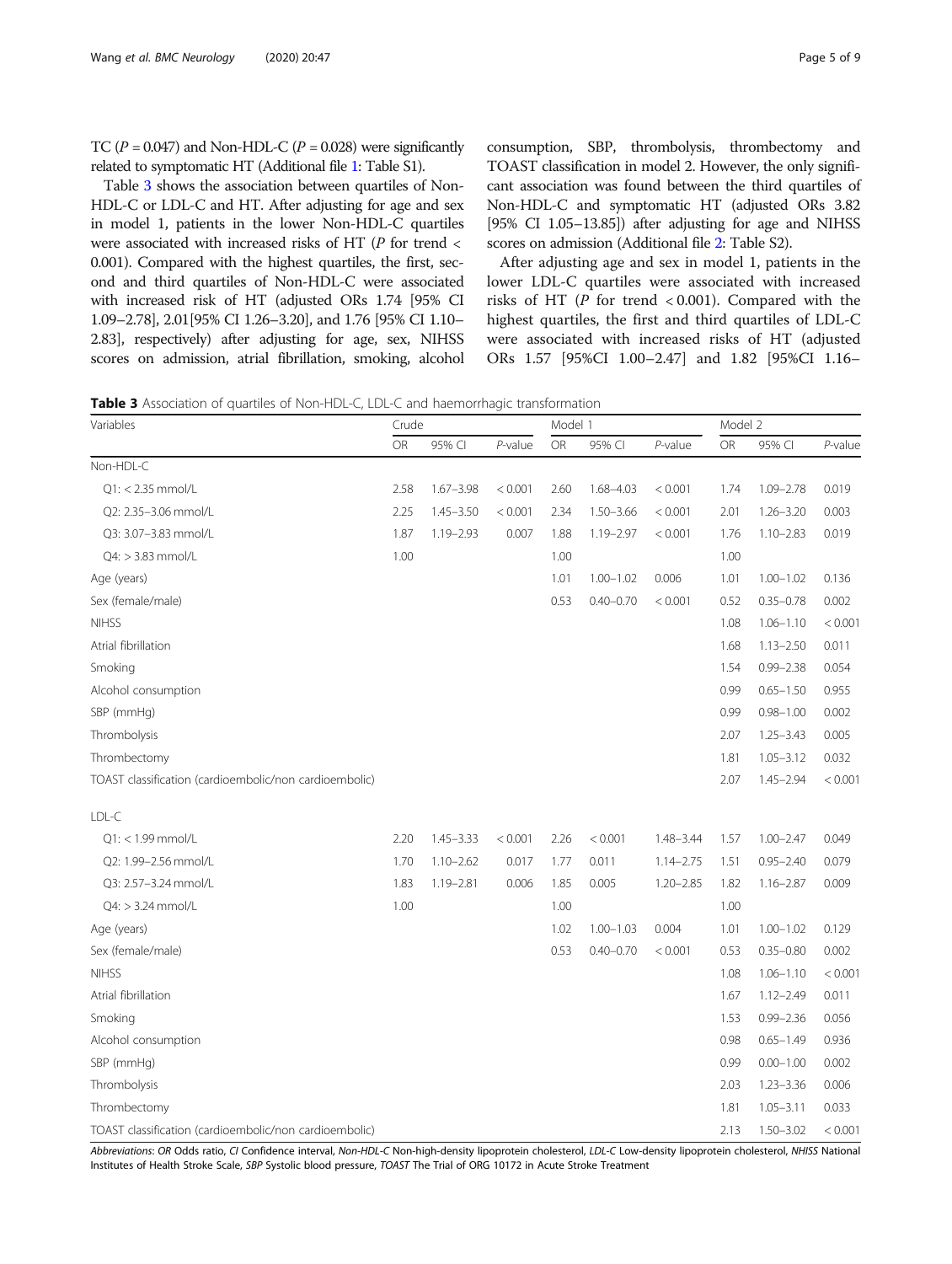2.87]), but not the second quartiles (adjusted ORs 1.51 [95%CI 0.95–2.40]) after adjusting for age, sex, NIHSS scores on admission, atrial fibrillation, smoking, alcohol consumption, SBP, thrombolysis, thrombectomy and TOAST classification in model 2 (Table [3\)](#page-4-0). No obvious relationship was found between LDL-C and symptomatic HT after adjusting for age and NIHSS scores on admission (Additional file [2](#page-7-0): Table S2).

Using a multiple-adjusted spline regression, no nonlinear trend was found between Non-HDL-C, LDL-C and HT (Fig. 2). When adding Non-HDL-C or LDL-C to model 2, the C-statistics were 0.79 (95%CI 0.77–0.80, P < 0.001) for Non-HDL-C and 0.78 (95%CI 0.77–0.80,  $P < 0.001$ ) for LDL-C (Table 4). In addition, when adding Non-HDL-C, LDL-C to model 2 containing conventional risk factors significantly improved predictive ability (Non-HDL-C, net reclassification index 0.24, 95%CI 0.17–0.31,  $P < 0.001$ ; LDL-C, net reclassification index 0.15, 95%CI 0.08-0.22,  $P = 0.03$  (Table 4).

## Patients' age affects the relationship between non-HDL-C and HT

Age is an interaction factor between Non-HDL-C and  $HT(P = 0.021)$ . Limiting the analysis to younger patients (< 60 years) showed a significant negative relationship between Non-HDL-C and HT (OR 0.64, 95%CI 0.47– 0.87),  $P < 0.01$ ), whereas this relationship was no longer significant in older patients ( $\geq 60$  years) (Table [5](#page-6-0)). After adjustment for potential confounding variables, we found that the relationship between Non-HDL-C and HT did not change by sex, baseline NIHSS score, atrial fibrillation, smoking, alcohol consumption, SBP, reperfusion therapy (thrombolysis/thrombectomy) and stroke subtype (all *P* for interaction  $> 0.05$  $> 0.05$ ) (Table 5).

#### **Discussion**

In the present study, we found low Non-HDL-C was associated with an increased risk of HT in patients with AIS after adjustment for known risk factors. In addition, Non-HDL-C has similar effects as LDL-C for predicting HT.

Some studies showed that Non-HDL-C was a good biomarker for predicting cardiovascular events [\[7](#page-7-0), [18](#page-8-0), [19\]](#page-8-0). Despite these data, the role of the Non-HDL-C for HT is still not clear in patients with ischaemic stroke. In the present study, low Non-HDL-C was independently associated with increased risks of HT. In addition, no robust association was observed between LDL-C and HT. Prior studies [[4,](#page-7-0) [20\]](#page-8-0) have shown that low LDL-C was related to greater risk for HT; however, these studies included patients with ischaemic stroke receiving intravenous or intra-arterial rt-PA and mechanical recanalization. Conversely, other research [[21](#page-8-0)–[23](#page-8-0)] stated that LDL-C on admission was not associated with intracranial haemorrhage after intravenous thrombolysis. In

Table 4 C statistics and net reclassification index for HT by Non-HDL-C, LDL-C among patients with acute ischaemic stroke

| <b>TWEE</b> I COMMONCE WHO HET ICHOSHICANON MOCH TO THE OF HOLL HE CHE COMMONIC MAN ACATE IS HIGH STRENGE |                      |         |                     |            |  |
|-----------------------------------------------------------------------------------------------------------|----------------------|---------|---------------------|------------|--|
| Variable                                                                                                  | C statistics (95%Cl) | P-value | NRI (95%CI)         | $P$ -value |  |
| Non-HDL-C                                                                                                 | $0.59(0.55 - 0.63)$  | < 0.001 | ΝA                  | NА         |  |
| LDL-C                                                                                                     | $0.57(0.53 - 0.61)$  | 0.001   | ΝA                  | <b>NA</b>  |  |
| Non-HDL-C $+$ Model 2                                                                                     | $0.79(0.77-0.80)$    | < 0.001 | $0.24(0.17-0.31)$   | < 0.001    |  |
| $LDL-C + Model 2$                                                                                         | $0.78(0.77 - 0.80)$  | < 0.001 | $0.15(0.08 - 0.22)$ | 0.03       |  |

Model 2 adjusted for age, sex, National Institutes of Health Stroke Scale scores on admission, atrial fibrillation, smoking, alcohol consumption, systolic blood pressure, thrombolysis, thrombectomy and the Trial of ORG 10172 in Acute Stroke Treatment classification. NRI, net reclassification improvement

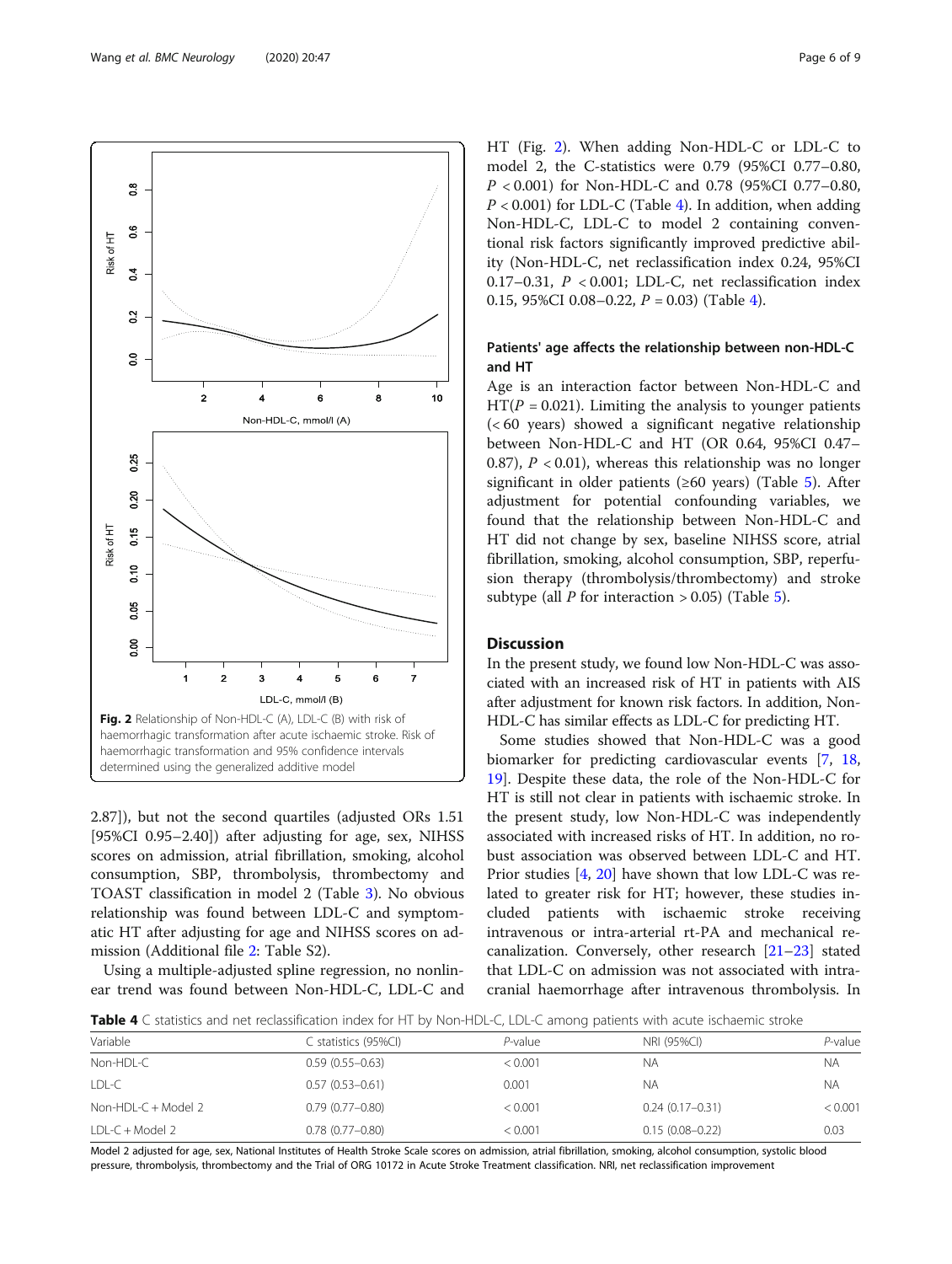<span id="page-6-0"></span>

| <b>Table 5</b> Stratified logistic regression analysis to identify |
|--------------------------------------------------------------------|
| variables that modify the correlation between Non-HDL-C and        |
| haemorrhagic transformation                                        |

|                      | OR (95%CI), P-value <sup>a</sup>                | $P$ for interaction <sup>a</sup> |
|----------------------|-------------------------------------------------|----------------------------------|
| Age                  |                                                 |                                  |
| < 60                 | $0.64$ (0.47-0.87), P < 0.001                   | 0.021                            |
| $\geq 60$            | 0.95 (0.81-1.12), 0.523                         |                                  |
| Sex                  |                                                 |                                  |
| Male                 | 0.78 (0.64-0.96) 0.021                          | 0.188                            |
| Female               | 0.95 (0.78-1.15) 0.586                          |                                  |
| Baseline NIHSS score |                                                 |                                  |
| < 15                 | $0.90(0.76 - 1.06)0.217$                        | 0.363                            |
| $\geq 15$            | 0.78 (0.59-1.02) 0.069                          |                                  |
| Atrial Fibrillation  |                                                 |                                  |
| <b>No</b>            | 0.82 (0.69-0.96) 0.016                          | 0.151                            |
| Yes                  | 1.05 (0.78-1.40) 0.760                          |                                  |
| Smoking              |                                                 |                                  |
| <b>No</b>            | 0.89 (0.74-1.06) 0.190                          | 0.655                            |
| Yes                  | $0.83$ $(0.66 - 1.04)$ $0.109$                  |                                  |
| Alcohol consumption  |                                                 |                                  |
| No                   | $0.91$ (0.78-1.07) 0.261                        | 0.160                            |
| Yes                  | 0.71 (0.53-0.97) 0.032                          |                                  |
| SBP                  |                                                 |                                  |
| < 140                | 0.91 (0.74-1.11) 0.338                          | 0.404                            |
| $\geq$ 140           | 0.80 (0.66-0.98) 0.031                          |                                  |
|                      | Reperfusion therapy (Thrombolysis/Thrombectomy) |                                  |
| N <sub>o</sub>       | 0.86 (0.74-1.01) 0.070                          | 0.944                            |
| Yes                  | $0.88$ (0.62-1.24) 0.452                        |                                  |
| Stroke subtype       |                                                 |                                  |
| Non-cardioembolic    | 0.79 (0.66-0.95) 0.013                          | 0.134                            |
| Cardioembolic        | $0.99$ (0.79-1.25) 0.953                        |                                  |

<sup>a</sup>Above model adjusted for age, sex, National Institutes of Health Stroke Scale scores on admission, atrial fibrillation, smoking, alcohol consumption, systolic blood pressure, thrombolysis, thrombectomy and Stroke subtype. In each case, the model is not adjusted for the stratification variable

our study, we found lower LDL-C was significantly related to higher risks of HT in the univariate analysis, but this association was attenuated after adjusting for risk factors, suggesting a possible mediating effect of unmeasured confounders. Further studies are needed to clarify the association especially in general AIS patients.

The mechanisms that explain the association of cholesterol and HT are uncertain, but there are some possible explanations as follows. First, cholesterol may play a great role in keeping the integrity of cerebral vascular vessel. It is reported that low level of cholesterol could cause the increased permeability of the erythrocyte membrane  $[24]$  $[24]$ , and even contribute to the leakage and rupture of vessels wall [[25\]](#page-8-0). Second, cholesterol is likely to affect aggregation of platelet. Some studies have shown that low level of cholesterol might lead to decreased platelet aggregation, and then increase the risk of bleeding [\[26](#page-8-0)]. Third, abnormal blood lipid levels could result in the increased plasma viscosity and whole blood viscosity, and then cholesterol would be accumulated in endothelium, thereby exciting the sympathetic nervous system and renin angiotensin system, with the injury of vascular wall [[27](#page-8-0), [28\]](#page-8-0). Further studies are needed to verify the mechanism between serum lipid levels and HT.

Although increasing evidence [\[8](#page-7-0)–[10\]](#page-7-0) indicated that Non-HDL-C was superior to LDL-C in terms of predicting the risk of cardiovascular disease, we found Non-HDL-C has similar predictive values as LDL-C for HT in AIS. The addition of Non-HDL-C or LDL-C to a conventional risk factor model could improve predictive ability for HT, suggesting that Non-HDL-C could be a potential predictive marker for HT as well as LDL-C. Furthermore, Non-HDL-C is more accurate and reliable when measured in the non-fasting sate compared with LDL-C [\[29\]](#page-8-0). In addition, some guidelines on the management of blood cholesterol has recommended that Non-HDL-C could be as a primary goal in the primary and secondary prevention of cardiovascular disease [\[30](#page-8-0)–[32](#page-8-0)].

In this study, we found Non-HDL-C was negatively associated with HT in younger stroke patients. In older stroke patients, Non-HDL-C is also negatively related to HT although there was no significant difference. One possible explanation for the difference is that malnutrition is more commonly seen in elderly population [[33](#page-8-0)] and malnutrition might lead to decreased serum cholesterol [[34\]](#page-8-0). In addition, there are other factors that may contribute to the occurrence of HT. Older people usually present arterial stiffness that recently has been recognised as a possible risk factor for HT [\[35](#page-8-0)].

Interestingly, our study found that SBP on admission was significantly lower in patients with HT  $(140 \pm 23)$ mmHg) than those without HT  $(146 \pm 23 \text{ mmHg})$ , which is in line with some previous studies [[36](#page-8-0)–[38](#page-8-0)]. A possible explanation might be that slightly elevated blood pressure could provide an adequate cerebral blood supply, and thereby reduce the damage to blood-brain barrier due to ischemia and hypoxia [\[39\]](#page-8-0), which may prevent the occurrence of HT. A much-debated question is whether blood pressure is related to HT. Some studies [[40](#page-8-0)–[43](#page-8-0)] showed elevated SBP was associated with increased risks of HT, whereas other studies [[44](#page-8-0)–[46](#page-8-0)] did not observe the association. In addition, recent studies have reported that blood pressure variability, rather than the single measure of blood pressure on admission, is an emerging risk factor for HT  $[47-49]$  $[47-49]$  $[47-49]$  $[47-49]$ . More research is needed in this field.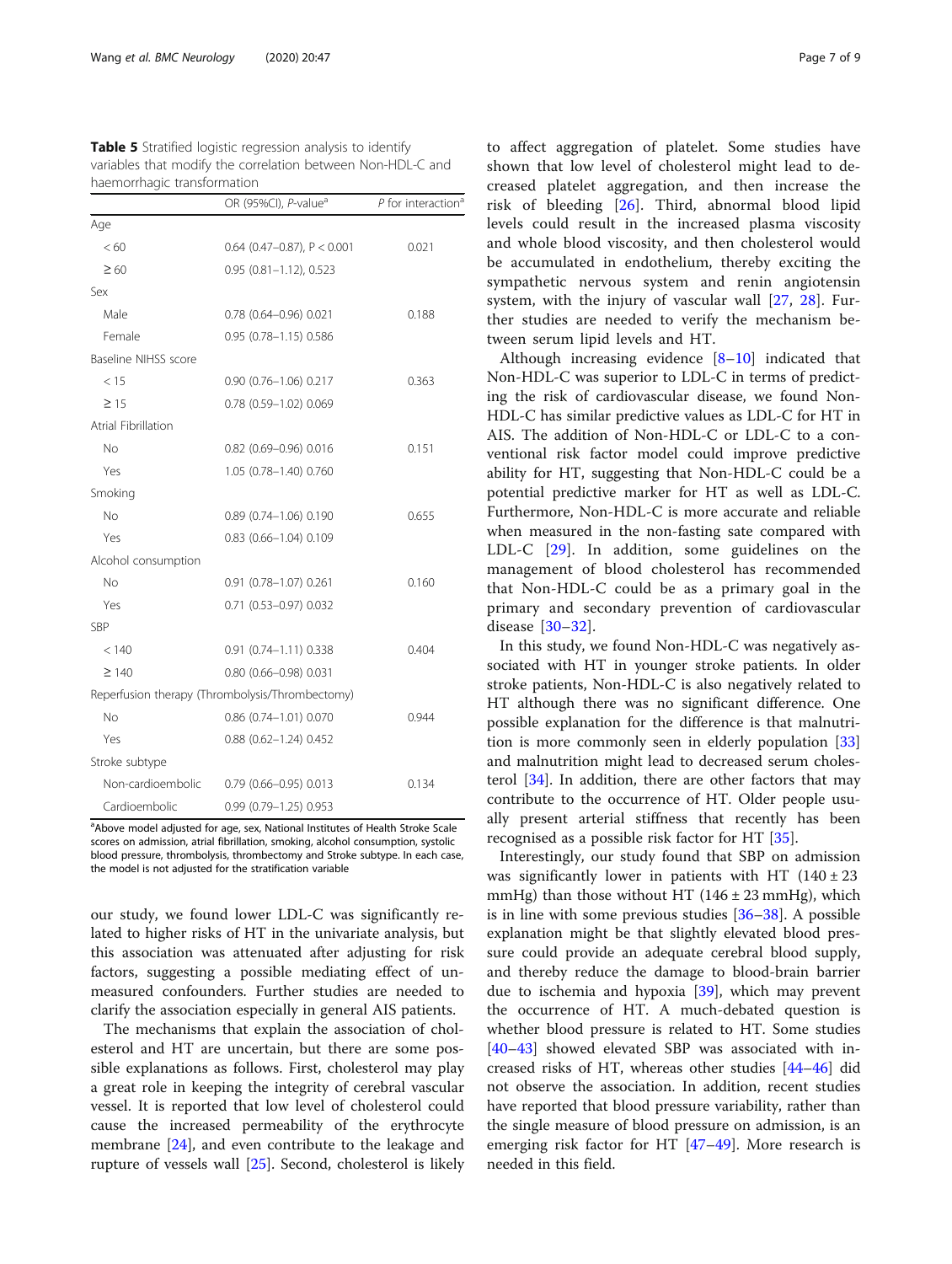<span id="page-7-0"></span>Our study has some limitations. First, patients presented with HT at admission were excluded. Therefore, the results might not be generalizable to all ischaemic stroke patients. However, the proportion of patients with HT at admission is low (3.9%) in this study. Second, this study was just an observational, single-centre study, so the findings might not be generalized to the whole Chinese population. Third, although we struggled to obtain medical history, there might be some omissions. Therefore, the results of this study should be interpreted cautiously.

#### Conclusions

In conclusion, low Non-HDL-C was independently associated with an increased risk of HT. In addition, Non-HDL-C has similar effects as LDL-C for predicting HT. These findings suggest that patients with low Non-HDL-C or LDL-C are prone to haemorrhagic transformation and those might be considered in practice to reduce the risk of haemorrhagic transformation. Further large sample size studies are needed to confirm these findings.

#### Supplementary information

Supplementary information accompanies this paper at [https://doi.org/10.](https://doi.org/10.1186/s12883-020-1615-9) [1186/s12883-020-1615-9.](https://doi.org/10.1186/s12883-020-1615-9)

Additional file 1: Table S1. Univariate analysis to identify risk factors associated with symptomatic haemorrhagic transformation in patients with acute ischaemic stroke.

Additional file 2: Table S2. Association of quartiles of Non-HDL-C, LDL-C and symptomatic haemorrhagic transformation.

#### Abbreviations

AIS: Acute ischaemic stroke; CI: Confidence interval; CT: Computed tomography; DBP: Diastolic blood pressure; HT: Haemorrhagic transformation; LDL-C: Low-density lipoprotein cholesterol; MRI: Magnetic resonance imaging; NIHSS: National Institutes of Health Stroke Scale; Non-HDL-C: Non-high-density lipoprotein cholesterol; NRI: Net reclassification index; OR: Odds ratio; ORs: Odds ratios; SBP: Systolic blood pressure; TC: Total cholesterol; TG: Triglycerides; TOAST: The Trial of ORG 10172 in Acute Stroke Treatment

#### Acknowledgements

Not applicable.

#### Authors' contributions

LM and WB designed the study, guided the data analysis and revised the manuscript. WY, SQ, CY and YC collected the clinical data. WY, SQ and WC collected the imaging data. WY and LJ performed statistics analysis. WY and SQ drafted the manuscript. All authors revised the manuscript and approved the final version.

#### Funding

This study was supported by the Major International (Regional) Joint Research Project, National Natural Science Foundation of China (81620108009), the National Key Research and Development Program of China, Ministry of Science and Technology of China (2016YFC1300500–505) and the 1·3·5 project for disciplines of excellence, West China Hospital, Sichuan University (ZYGD18009).

#### Availability of data and materials

The data used in this study are available from the corresponding author upon reasonable request.

#### Ethics approval and consent to participate

This study was approved by The Biomedical Research Ethics Committee of West China Hospital, Sichuan University, and conformed to local and international ethical criteria. Informed consent was not required since the study was observational and retrospective in nature.

#### Consent for publication

Participants consent for publication: Not applicable.

#### Competing interests

The authors declare that they have no competing interests.

#### Received: 12 September 2019 Accepted: 14 January 2020 Published online: 07 February 2020

#### References

- 1. Tran-Dinh A, Levoye A, Lambert G, Louedec L, Journe C, Meilhac O, Amarenco P. Low levels of low-density lipoprotein-C associated with proprotein convertase subtilisin kexin 9 inhibition do not increase the risk of hemorrhagic transformation. Stroke. 2014;45(10):3086–8.
- 2. Yaghi S, Willey JZ, Cucchiara B, Goldstein JN, Gonzales NR, Khatri P, Kim LJ, Mayer SA, Sheth KN, Schwamm LH. Treatment and outcome of hemorrhagic transformation after intravenous Alteplase in acute ischemic stroke: a scientific statement for healthcare professionals from the American Heart Association/American Stroke Association. Stroke. 2017;48(12):e343–61.
- 3. Wu S, Wu B, Liu M, Chen Z, Wang W, Anderson CS, Sandercock P, Wang Y, Huang Y, Cui L, et al. Stroke in China: advances and challenges in epidemiology, prevention, and management. Lancet Neurology. 2019;18(4): 394–405.
- 4. Bang OY, Saver JL, Liebeskind DS, Starkman S, Villablanca P, Salamon N, Buck B, Ali L, Restrepo L, Vinuela F, et al. Cholesterol level and symptomatic hemorrhagic transformation after ischemic stroke thrombolysis. Neurology. 2007;68(10):737–42.
- 5. Kim BJ, Lee SH, Ryu WS, Kang BS, Kim CK, Yoon BW. Low level of lowdensity lipoprotein cholesterol increases hemorrhagic transformation in large artery atherothrombosis but not in cardioembolism. Stroke. 2009;40(5): 1627–32.
- 6. Wang Y, Wei C, Song Q, Liu J, Cheng Y, Li Y, Wu B, Liu M. Reduction in the ratio of low-density lipoprotein cholesterol to high-density lipoprotein cholesterol is associated with increased risks of hemorrhagic transformation in patients with acute ischemic stroke. Curr Neurovasc Res. 2019;16(2):266–72.
- 7. Puri R, Nissen SE, Shao M, Elshazly MB, Kataoka Y, Kapadia SR, Tuzcu EM, Nicholls SJ. Non-HDL cholesterol and triglycerides: implications for coronary atheroma progression and clinical events. Arterioscler Thromb Vasc Biol. 2016;36(11):2220–8.
- 8. Orakzai SH, Nasir K, Blaha M, Blumenthal RS, Raggi P. Non-HDL cholesterol is strongly associated with coronary artery calcification in asymptomatic individuals. Atherosclerosis. 2009;202(1):289–95.
- 9. Verbeek R, Hovingh GK, Boekholdt SM. Non-high-density lipoprotein cholesterol: current status as cardiovascular marker. Curr Opin Lipidol. 2015; 26(6):502–10.
- 10. Sniderman A, McQueen M, Contois J, Williams K, Furberg CD. Why is nonhigh-density lipoprotein cholesterol a better marker of the risk of vascular disease than low-density lipoprotein cholesterol? J Clin Lipidol. 2010;4(3): 152–5.
- 11. Liu J, Zheng L, Cheng Y, Zhang S, Wu B, Wang D, Zhang S, Tao W, Wu S, Liu M. Trends in outcomes of patients with ischemic stroke treated between 2002 and 2016: insights from a Chinese cohort. Circ Cardiovasc Qual Outcomes. 2019;12(12):e005610.
- 12. Aho K, Harmsen P, Hatano S, Marquardsen J, Smirnov VE, Strasser T. Cerebrovascular disease in the community: results of a WHO collaborative study. Bull World Health Organ. 1980;58(1):113–30.
- 13. Brott T, Adams HP Jr, Olinger CP, Marler JR, Barsan WG, Biller J, Spilker J, Holleran R, Eberle R, Hertzberg V, et al. Measurements of acute cerebral infarction: a clinical examination scale. Stroke. 1989;20(7):864–70.
- 14. Jacobson TA, Ito MK, Maki KC, Orringer CE, Bays HE, Jones PH, McKenney JM, Grundy SM, Gill EA, Wild RA, et al. National lipid association recommendations for patient-centered management of dyslipidemia: part 1--full report. J Clin Lipidol. 2015;9(2):129–69.
- 15. Hacke W, Kaste M, Fieschi C, von Kummer R, Davalos A, Meier D, Larrue V, Bluhmki E, Davis S, Donnan G, et al. Randomised double-blind placebo-